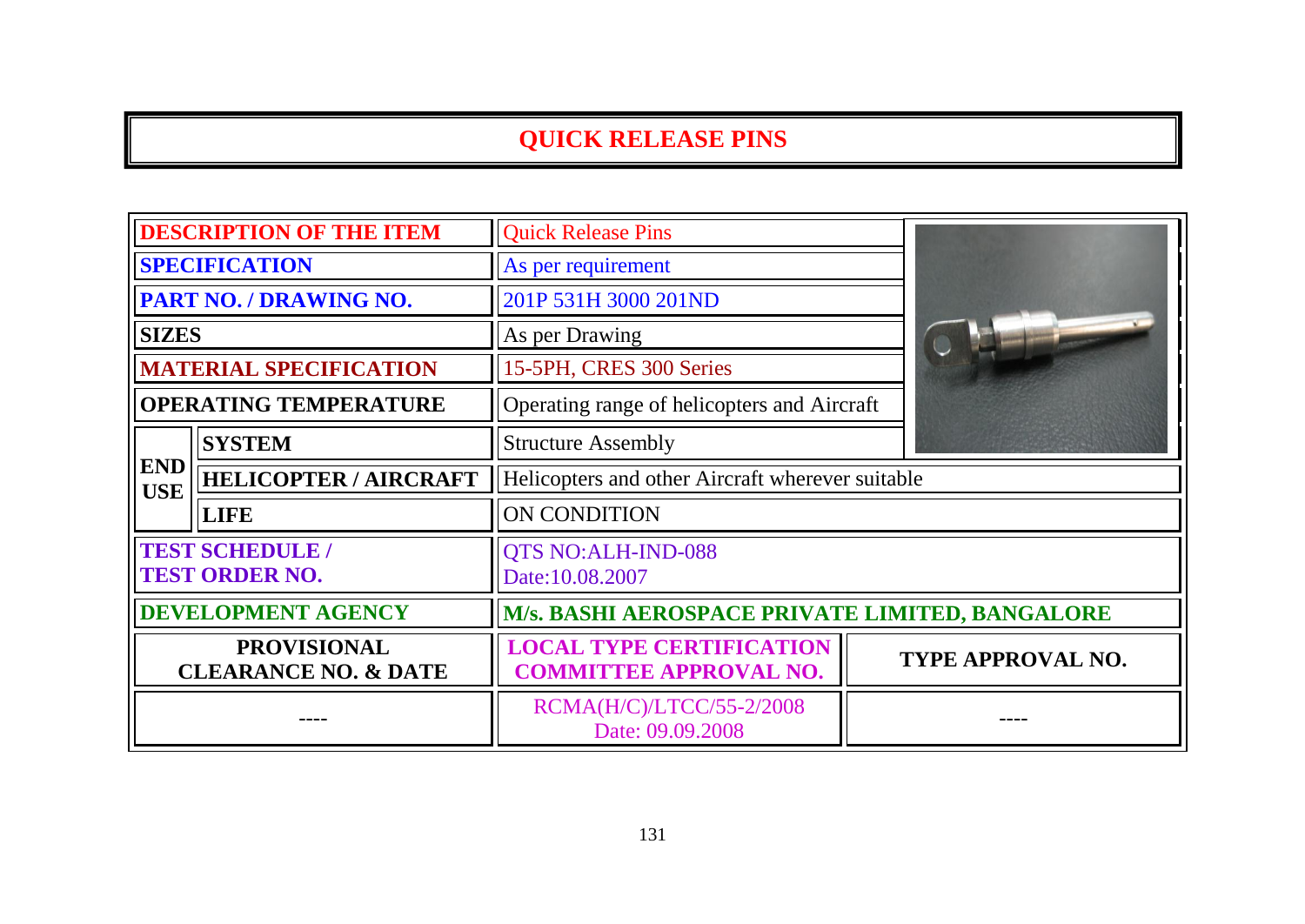| <b>DESCRIPTION OF THE ITEM</b>                        |                              | <b>Quick Release Pins</b>                                        |                   |  |
|-------------------------------------------------------|------------------------------|------------------------------------------------------------------|-------------------|--|
| <b>SPECIFICATION</b>                                  |                              | <b>BA</b> 1426                                                   |                   |  |
| <b>PART NO. / DRAWING NO.</b>                         |                              | <b>BA</b> 1426                                                   |                   |  |
| <b>SIZES</b>                                          |                              | As per standard                                                  |                   |  |
| <b>MATERIAL SPECIFICATION</b>                         |                              | Operating range of helicopters and Aircraft                      |                   |  |
| <b>OPERATING TEMPERATURE</b>                          |                              |                                                                  |                   |  |
|                                                       | <b>SYSTEM</b>                | <b>Structure Assembly</b>                                        |                   |  |
| <b>END</b><br><b>USE</b>                              | <b>HELICOPTER / AIRCRAFT</b> | Helicopters and other Aircraft wherever suitable                 |                   |  |
|                                                       | <b>LIFE</b>                  | ON CONDITION                                                     |                   |  |
| <b>TEST SCHEDULE /</b><br><b>TEST ORDER NO.</b>       |                              |                                                                  |                   |  |
| <b>DEVELOPMENT AGENCY</b>                             |                              | M/s. BASHI AEROSPACE PRIVATE LIMITED, BANGALORE                  |                   |  |
| <b>PROVISIONAL</b><br><b>CLEARANCE NO. &amp; DATE</b> |                              | <b>LOCAL TYPE CERTIFICATION</b><br><b>COMMITTEE APPROVAL NO.</b> | TYPE APPROVAL NO. |  |
|                                                       |                              | RCMA(H/C)/LTCC/55-2/2008<br>Date: 09.09.2008                     |                   |  |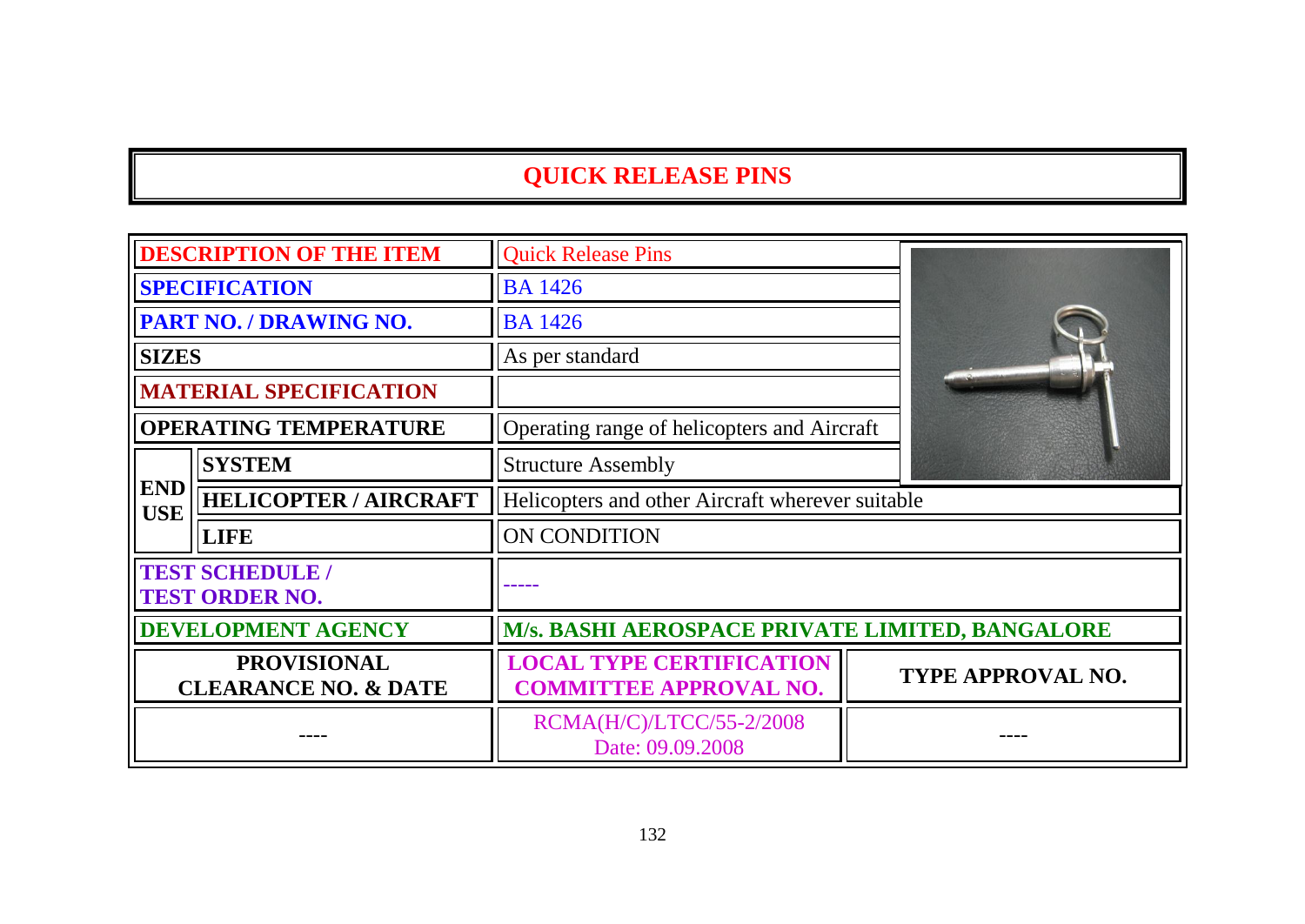| <b>DESCRIPTION OF THE ITEM</b>                        |                              | <b>Quick Release Pins</b>                                        |                          |  |  |
|-------------------------------------------------------|------------------------------|------------------------------------------------------------------|--------------------------|--|--|
| <b>SPECIFICATION</b>                                  |                              | BA 1232 & BA 1247                                                |                          |  |  |
| <b>PART NO. / DRAWING NO.</b>                         |                              | <b>BA 1232 BA 1247</b>                                           |                          |  |  |
| <b>SIZES</b>                                          |                              | As per standard                                                  |                          |  |  |
| <b>MATERIAL SPECIFICATION</b>                         |                              | <b>CRES 300 Series</b>                                           |                          |  |  |
| <b>OPERATING TEMPERATURE</b>                          |                              | Operating range of helicopters and Aircraft                      |                          |  |  |
|                                                       | <b>SYSTEM</b>                | <b>Structure Assembly</b>                                        |                          |  |  |
| <b>END</b><br><b>USE</b>                              | <b>HELICOPTER / AIRCRAFT</b> | Helicopters and other Aircraft wherever suitable                 |                          |  |  |
|                                                       | <b>LIFE</b>                  | <b>ON CONDITION</b>                                              |                          |  |  |
| <b>TEST SCHEDULE /</b><br><b>TEST ORDER NO.</b>       |                              | <b>QTS NO:ALH-IND-088</b><br>Date:10.08.2007                     |                          |  |  |
| <b>DEVELOPMENT AGENCY</b>                             |                              | M/s. BASHI AEROSPACE PRIVATE LIMITED, BANGALORE                  |                          |  |  |
| <b>PROVISIONAL</b><br><b>CLEARANCE NO. &amp; DATE</b> |                              | <b>LOCAL TYPE CERTIFICATION</b><br><b>COMMITTEE APPROVAL NO.</b> | <b>TYPE APPROVAL NO.</b> |  |  |
|                                                       |                              | RCMA(H/C)/LTCC/55-2/2008<br>Date: 09.09.2008                     |                          |  |  |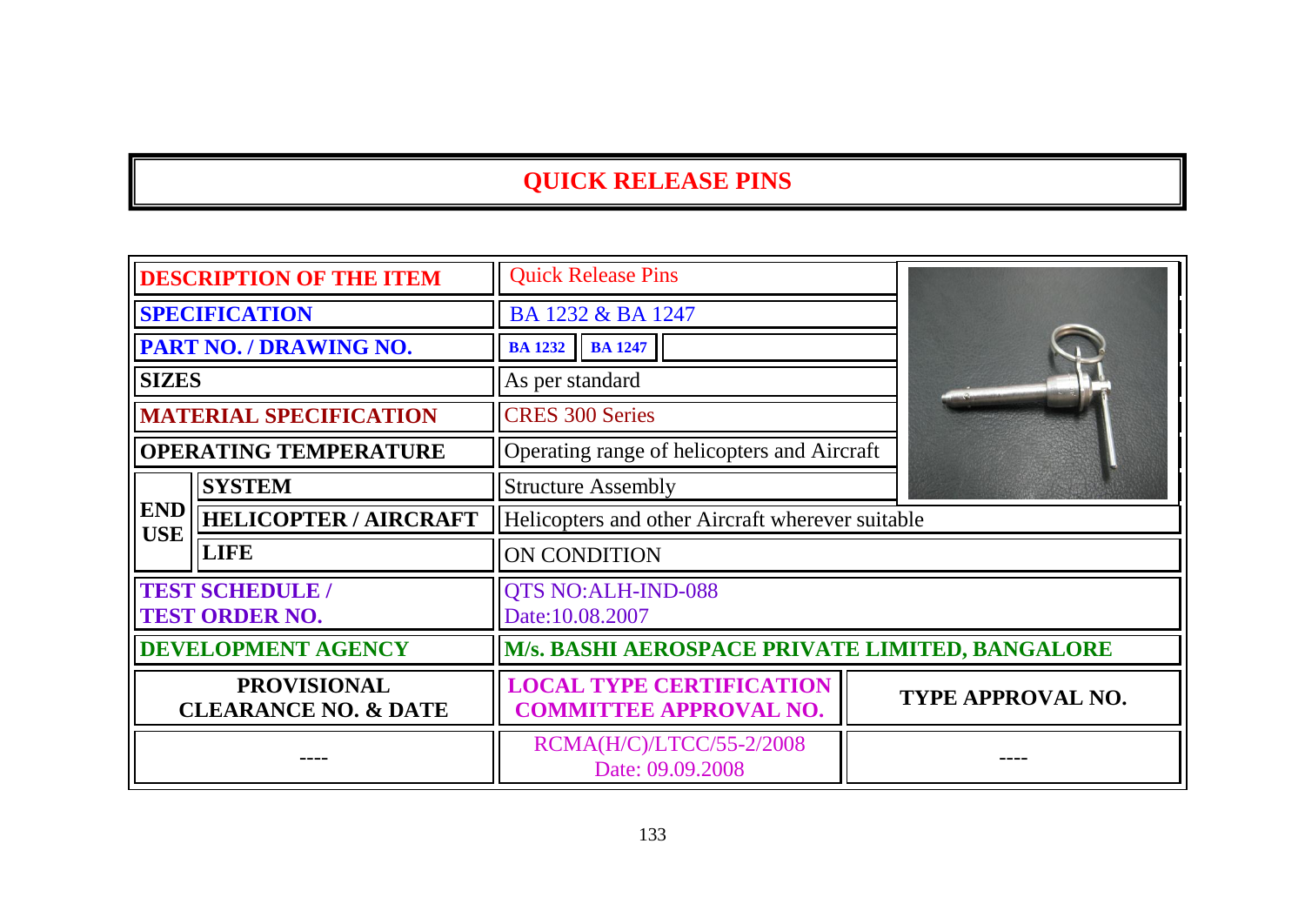| <b>DESCRIPTION OF THE ITEM</b>                        |                               | <b>Quick Release Pins</b>                                        |                          |  |  |
|-------------------------------------------------------|-------------------------------|------------------------------------------------------------------|--------------------------|--|--|
| <b>SPECIFICATION</b>                                  |                               | BA 1232, 1247, 1431, 1432                                        |                          |  |  |
| PART NO. / DRAWING NO.                                |                               | BA 1232, BA 1247, BA 1431, BA 1432                               |                          |  |  |
| <b>SIZES</b>                                          |                               | As per standard                                                  |                          |  |  |
|                                                       | <b>MATERIAL SPECIFICATION</b> | <b>CRES 300 Series</b>                                           |                          |  |  |
| <b>OPERATING TEMPERATURE</b>                          |                               | Operating range of helicopters and<br>Aircraft                   |                          |  |  |
|                                                       | <b>SYSTEM</b>                 | <b>Structure Assembly</b>                                        |                          |  |  |
| <b>END</b><br><b>USE</b>                              | <b>HELICOPTER / AIRCRAFT</b>  | Helicopters and other Aircraft wherever suitable                 |                          |  |  |
|                                                       | <b>LIFE</b>                   | ON CONDITION                                                     |                          |  |  |
| <b>TEST SCHEDULE /</b><br><b>TEST ORDER NO.</b>       |                               | QTS NO:ALH-IND-088<br>Date:10.08.2007                            |                          |  |  |
| <b>DEVELOPMENT AGENCY</b>                             |                               | M/s. BASHI AEROSPACE PRIVATE LIMITED, BANGALORE                  |                          |  |  |
| <b>PROVISIONAL</b><br><b>CLEARANCE NO. &amp; DATE</b> |                               | <b>LOCAL TYPE CERTIFICATION</b><br><b>COMMITTEE APPROVAL NO.</b> | <b>TYPE APPROVAL NO.</b> |  |  |
|                                                       |                               | RCMA(H/C)/LTCC/55-2/2008<br>Date: 09.09.2008                     |                          |  |  |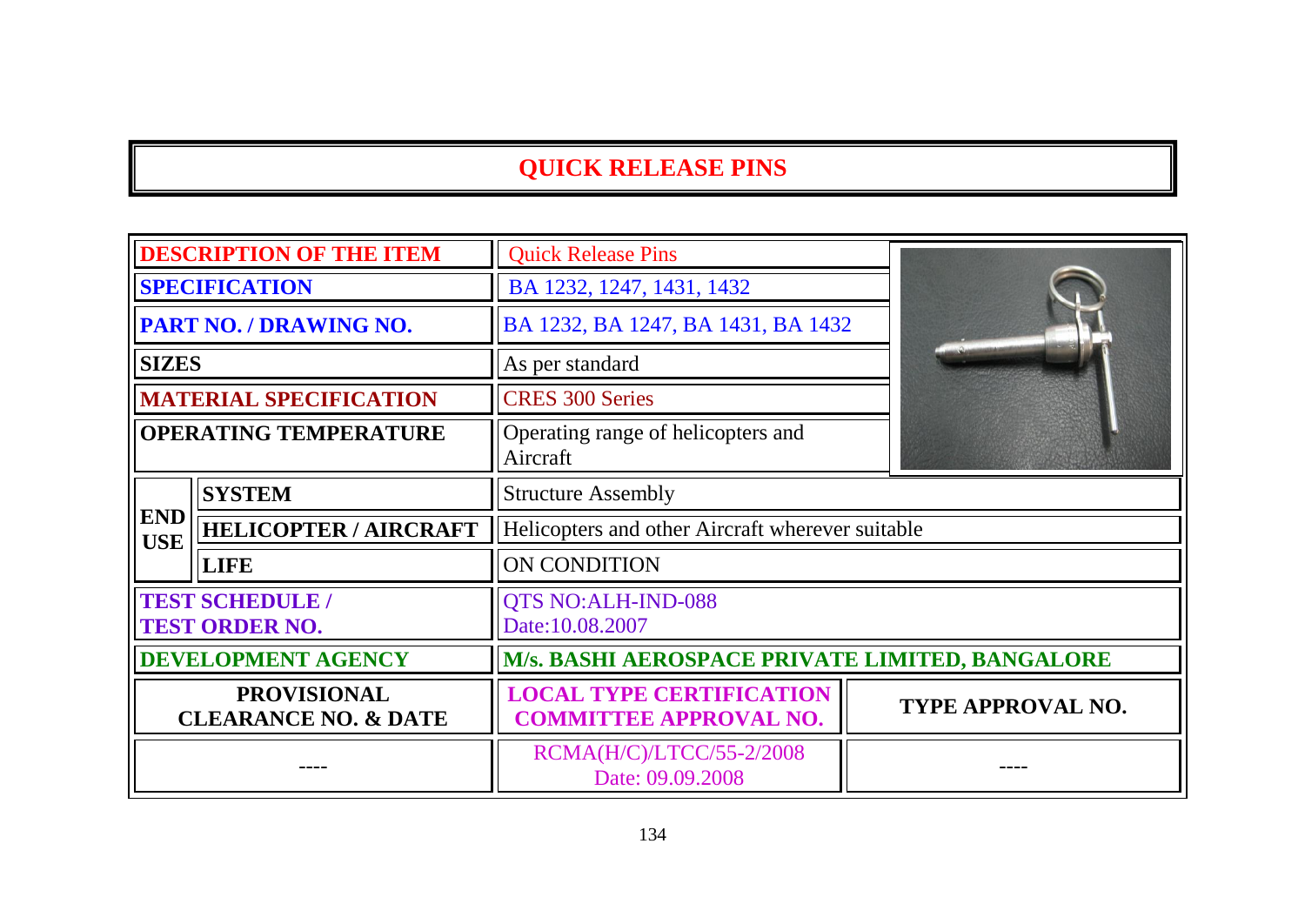| <b>DESCRIPTION OF THE ITEM</b>                        |                               | <b>Quick Release Pins</b>                                        |  |                   |  |
|-------------------------------------------------------|-------------------------------|------------------------------------------------------------------|--|-------------------|--|
| <b>SPECIFICATION</b>                                  |                               | <b>BA</b> 1433                                                   |  |                   |  |
| PART NO. / DRAWING NO.                                |                               | <b>BA 1433</b><br>As per standard                                |  |                   |  |
| <b>SIZES</b>                                          |                               |                                                                  |  |                   |  |
|                                                       | <b>MATERIAL SPECIFICATION</b> | <b>CRES 300 Series</b>                                           |  |                   |  |
| <b>OPERATING TEMPERATURE</b>                          |                               | Operating range of helicopters and Aircraft                      |  |                   |  |
|                                                       | <b>SYSTEM</b>                 | <b>Structure Assembly</b>                                        |  |                   |  |
| <b>END</b><br><b>USE</b>                              | <b>HELICOPTER / AIRCRAFT</b>  | Helicopters and other Aircraft wherever suitable                 |  |                   |  |
|                                                       | <b>LIFE</b>                   | ON CONDITION                                                     |  |                   |  |
| <b>TEST SCHEDULE /</b><br><b>TEST ORDER NO.</b>       |                               | QTS NO:ALH-IND-088<br>Date:10.08.2007                            |  |                   |  |
| <b>DEVELOPMENT AGENCY</b>                             |                               | M/s. BASHI AEROSPACE PRIVATE LIMITED, BANGALORE                  |  |                   |  |
| <b>PROVISIONAL</b><br><b>CLEARANCE NO. &amp; DATE</b> |                               | <b>LOCAL TYPE CERTIFICATION</b><br><b>COMMITTEE APPROVAL NO.</b> |  | TYPE APPROVAL NO. |  |
|                                                       |                               | RCMA(H/C)/LTCC/55-2/2008<br>Date: 09.09.2008                     |  |                   |  |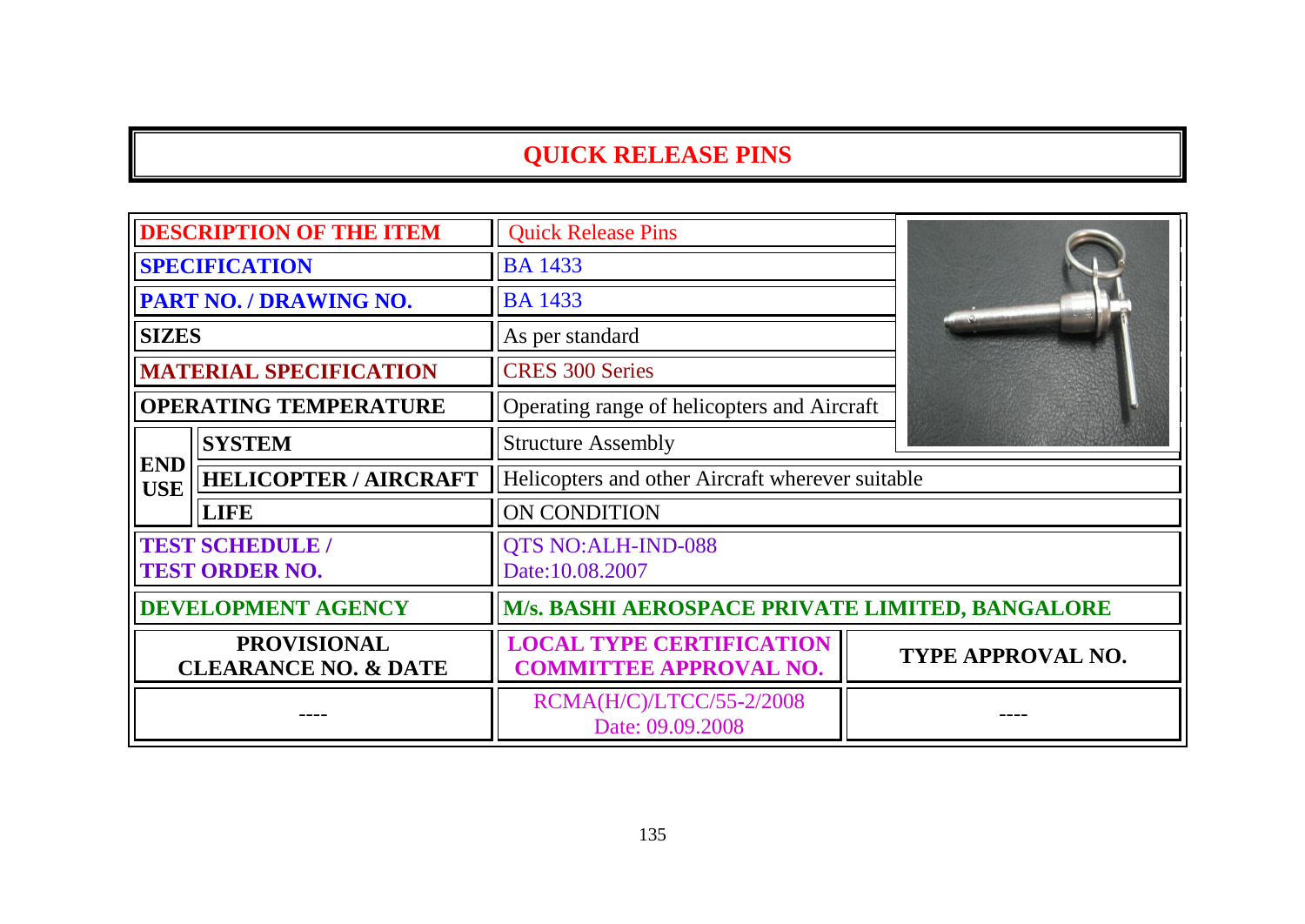| <b>DESCRIPTION OF THE ITEM</b>                        |                               | <b>Quick Release Pins</b>                                        |                          |  |
|-------------------------------------------------------|-------------------------------|------------------------------------------------------------------|--------------------------|--|
| <b>SPECIFICATION</b>                                  |                               | BA 1250 & 1251                                                   |                          |  |
| PART NO. / DRAWING NO.                                |                               | BA 1250 & BA 1251                                                |                          |  |
| <b>SIZES</b>                                          |                               | As per standard                                                  |                          |  |
|                                                       | <b>MATERIAL SPECIFICATION</b> | 15-5 PH, CRES 300 Series                                         |                          |  |
| <b>OPERATING TEMPERATURE</b>                          |                               | Operating range of helicopters and Aircraft                      |                          |  |
|                                                       | <b>SYSTEM</b>                 | <b>Structure Assembly</b>                                        |                          |  |
| <b>END</b><br><b>USE</b>                              | <b>HELICOPTER / AIRCRAFT</b>  | Helicopters and other Aircraft wherever suitable                 |                          |  |
|                                                       | <b>LIFE</b>                   | ON CONDITION                                                     |                          |  |
| <b>TEST SCHEDULE /</b><br><b>TEST ORDER NO.</b>       |                               | <b>QTS NO:ALH-IND-088</b><br>Date:10.08.2007                     |                          |  |
| <b>DEVELOPMENT AGENCY</b>                             |                               | M/s. BASHI AEROSPACE PRIVATE LIMITED, BANGALORE                  |                          |  |
| <b>PROVISIONAL</b><br><b>CLEARANCE NO. &amp; DATE</b> |                               | <b>LOCAL TYPE CERTIFICATION</b><br><b>COMMITTEE APPROVAL NO.</b> | <b>TYPE APPROVAL NO.</b> |  |
|                                                       |                               | RCMA(H/C)/LTCC/55-2/2008<br>Date: 09.09.2008                     |                          |  |